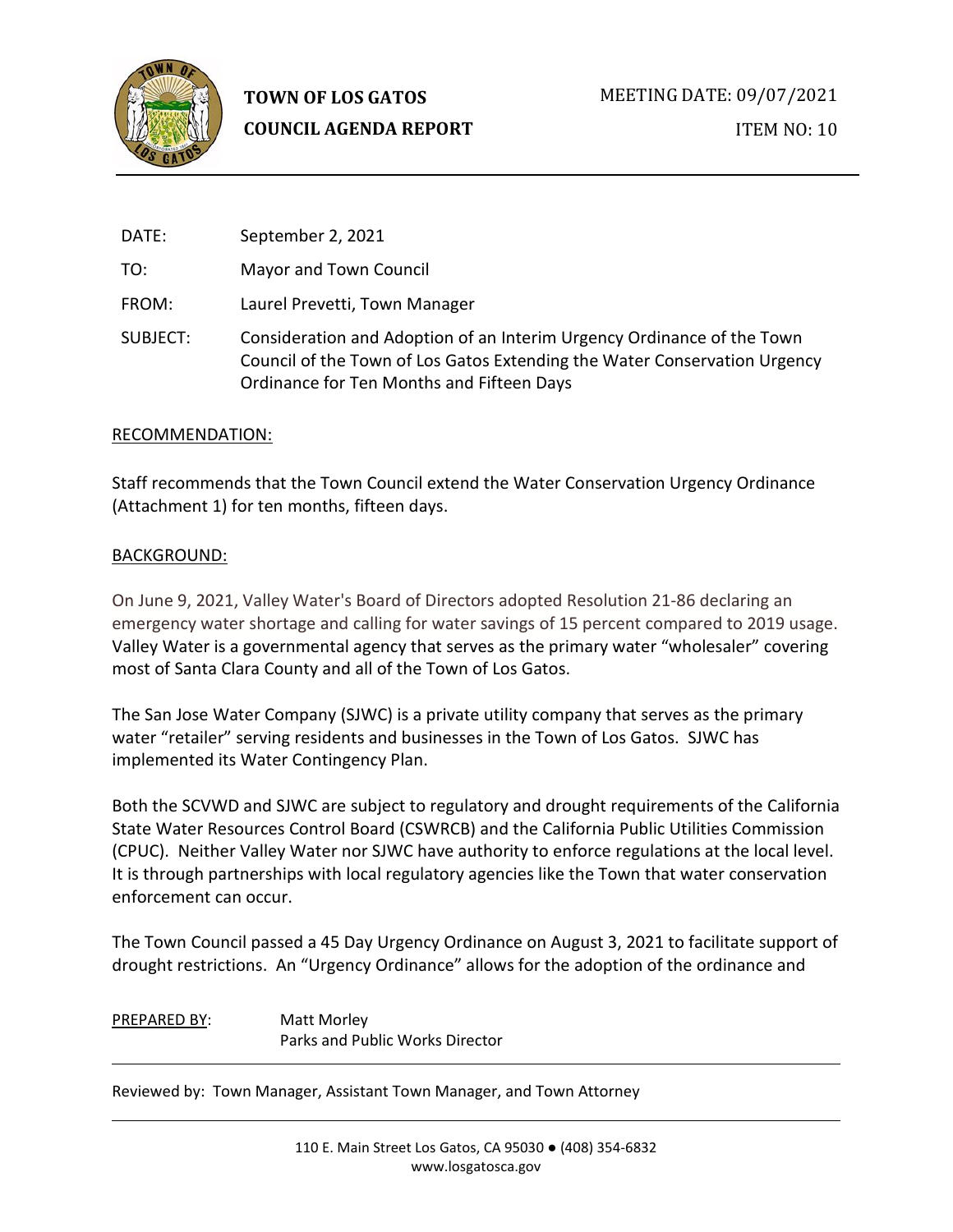PAGE **2** OF **3** SUBJECT: Extend the Water Conservation Urgency Ordinance DATE: September 2, 2021

## BACKGROUND (continued):

immediate enforcement, without typical noticing prior to the ordinance being heard by the Town Council. An Urgency Ordinance requires a four-fifths majority for adoption. The Town Council may extend the ordinance for a period of ten months and fifteen days, subject to noticing and public hearing requirements.

## DISCUSSION:

Both Valley Water and San Jose Water have established guidelines for conservation during the drought. The proposed Urgency Ordinance provides for a number of conservation measures, pulling from each of the documents of these partner agencies. A comparative list of conservation measures is provided as Attachment 2. The Urgency Ordinance (Attachment 1) before the Council in September is identical to the one considered in August. Some elements of the Town's Urgency Ordinance include:

- Limited watering of ornamental landscapes or lawns to a maximum of three days a week and before 9 a.m. or after 5:00 p.m.
- Prohibition of potable water use that results in flooding or runoff in gutters or streets.
- Allows individual private washing of cars only with a hose that includes a shut off nozzle.
- Prohibits the use of potable water for washing of buildings, driveways, sidewalks, etc.
- Prohibits the use of potable water for filling or refilling swimming pools.
- Requires restaurants to serve water to patrons only upon request.
- Other elements as included in the proposed ordinance.

As in the past, Town staff will work with partners at SJWC and Valley Water to educate residents of the need to conserve. Enforcement actions will remain an option only where flagrant non-compliance exists.

# *Town Leading by Example*

As documented in the report for the August 3, 2021 Council meeting, the Town has led the way in conservation efforts. Many previous efforts, including low flow toilets and aerators on faucets, remain in place. Over the summer staff implemented a number of additional conservation effort, including a dedicated web page and marketing campaign #DroughtReadyLG at [www.losgatosca.gov/DroughtReadyLG.com;](http://www.losgatosca.gov/DroughtReadyLG.com) reduced fountain hours at Plaza Park and Town Hall; and reduced irrigation of turf at Town facilities, including Parks.